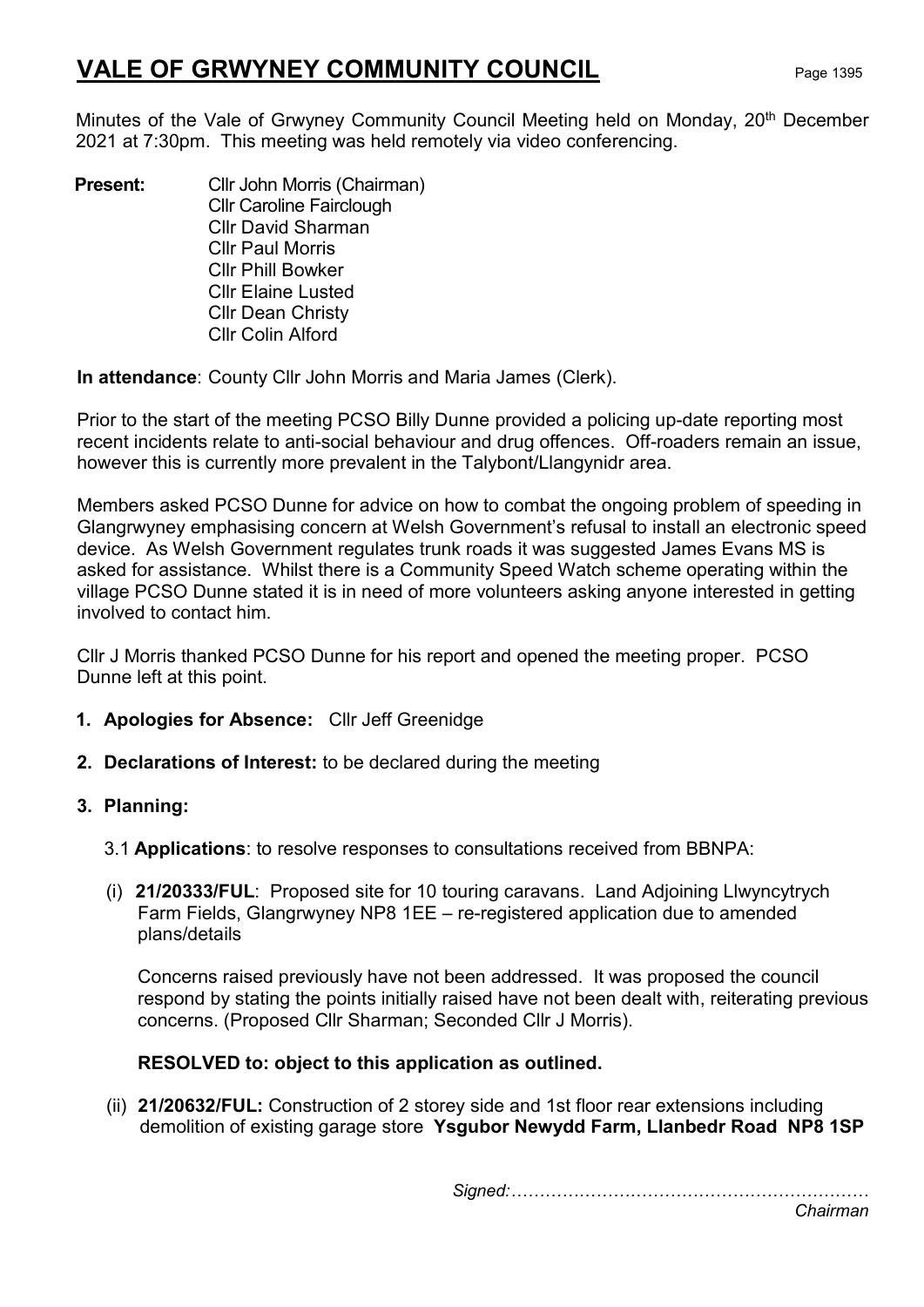# VALE OF GRWYNEY COMMUNITY COUNCIL Page 1396

It was agreed to submit response of no objection (Proposed Cllr Fairclough Seconded Cllr Christy).

#### RESOLVED to: submit response of no objection.

(iii) 21/20606/FUL: Rear extension and associated alterations. Ty Bach, Grwyne Fawr NP7 7LY

Agreed to defer discussion to the January meeting (application received following publication of agenda).

# ACTION: to apply to BBNPA for an extension and discuss in January meeting

- 3.2 Decisions: the following application has been permitted:
- (i) 20/19338/FUL: Proposed demolition of existing detached Pool House and creation of new outdoor pool and ancillary accommodation, with associated works. Moor Park, Llanbedr NP8 1SS
- 4. County Council Report: County Councillor Morris reported:
	- Welsh Government has just announced its budget for 2022/23. Local authorities will know what they will receive tomorrow. He will have further information in January.
	- Covid restrictions mean pupils will return to school at least 2 days later than scheduled after the Christmas break. The high school is likely to offer blended learning, ie partly at home, partly in school.
	- Drains a highways team is currently in the area please inform Cty Cllr Morris of drains needing attention – The Bont Lane was said to need clearing.
	- Llanbedr School the objection period has now expired. Cllr Lusted reported the school has been informed it will not go to Cabinet before March.

Cty Cllr Morris left the meeting at 20.13

5. Minutes: the minutes of the 15<sup>th</sup> November 2021 meeting [Pages 1390-1393] and the minutes of the 6<sup>th</sup> December 2021 [Page 1394] were approved as a true record (Proposed Cllr Sharman; Seconded Cllr Lusted).

#### RESOLVED to: approve the minutes as an accurate record

#### 6. Clerk's Report: information from the minutes

- An objection letter has been submitted to the Director of Education regarding closure of Llanbedr School.
- No response has been received to the letters of complaint regarding military training in Grwyne Fawr. The Clerk will follow this up.

Signed:………………………………………………………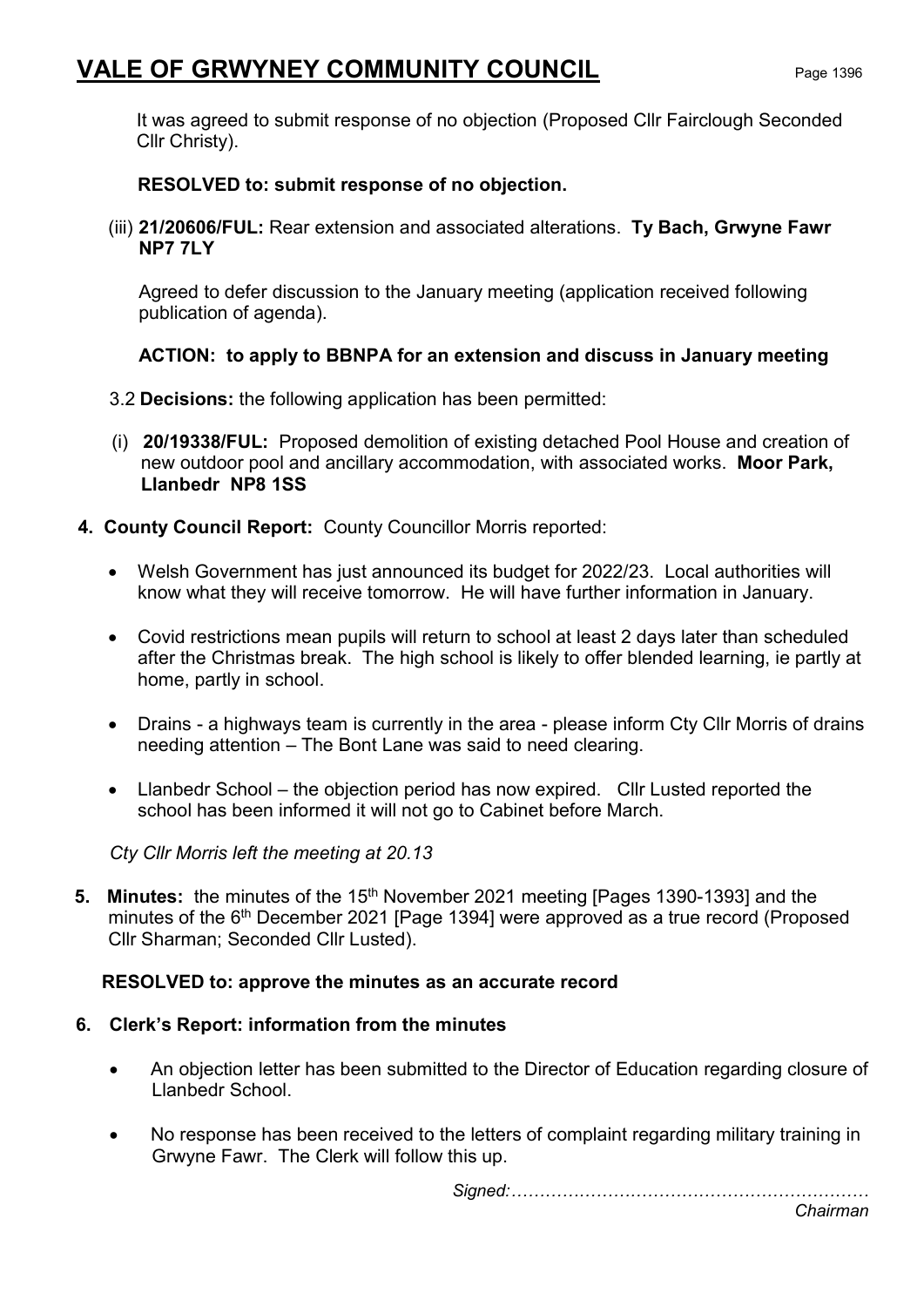#### 7. Himalayan Balsam: to consider request for funding to support the formation of a volunteer group to remove Himalayan balsam.

The presentation received at the previous meeting was discussed. It was questioned whether landowners will grant permission for people to enter their ground? It was felt further information is required to enable the council to make an informed decision on whether to support the application, ie how much funding is required/how the group will be structured/organised?

# ACTION: Clerk to seek further information

# 8. Llanbedr Nature Garden: to receive up-date and agree maintenance

It was agreed to thank Jeff Davies and Jon Harrison (WWHA) for their assistance and advice. A contractor has now strimmed the garden – agreed invoice to be paid at the next meeting (invoice to be submitted).

Cllr J Morris will speak to a contractor about the overgrown hedge below the greenhouse. The Allotment Society may have to manually cut the hedge by the greenhouses.

# RESOLVED to: thank Jeff Davies and Jon Harrison

# 9. Speeding in Glangrwyney: to discuss ways of reducing speed

 This item was discussed previously with PCSO Dunne when it was agreed to ask James Evans MS for support in getting a speed sign installed in Glangrwyney

#### RESOLVED to: write to James Evans MS as outlined.

#### 10. Retrospective Planning: to receive up-date

The Beacons Park Society has responded to the request to add support to the letter to Julie James MS. A response is awaited from Cwmdu Community Council.

#### 11. Information from Members to be included in the next Agenda

- Himalayan Balsam
- Llanbedr Nature garden
- Speeding in Glangrwyney

#### 12. Finance:

12.1 The following items were approved for payment (Proposed; Cllr Fairclough; Seconded Cllr Lusted) and duly agreed.

| Staff (Salary £268:07/Expenses £25/Travel £6.30) - | £299.37          |
|----------------------------------------------------|------------------|
| HMRC                                               | $\text{E}$ 23.60 |
| G M James (reimbursement – Zoom)                   | $\div$ £ 14.39   |
| G James (Stationery/Postage 12/20 -12/21)          | $-$ £168.08      |
|                                                    |                  |